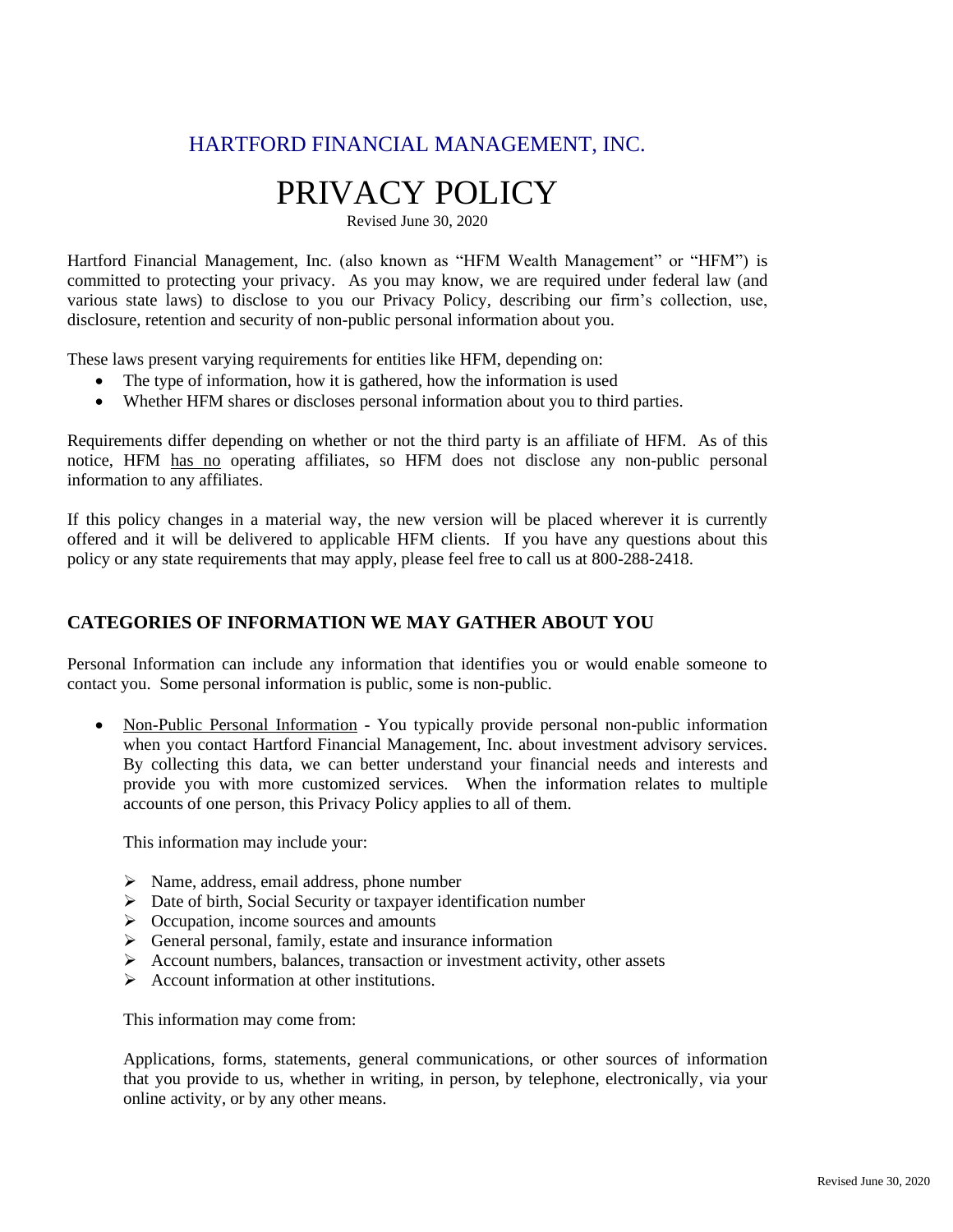# **HOW WE PROTECT THE CONFIDENTIALITY AND SECURITY OF YOUR PERSONAL INFORMATION**

We restrict access to non-public personal information about you to our employees and those individuals, agents, or vendors who need to know that information to provide products or services to you and perform their respective duties on our behalf. HFM employees are trained and required to safeguard such information. We maintain physical, electronic and procedural measures to safeguard your personal information.

# **HOW WE HANDLE YOUR PERSONAL INFORMATION**

We may only disclose information that we gather in accordance with this policy. HFM does not sell information about prospective, current or former clients to third parties.

# **Categories of Parties to Whom We Disclose Where You May Not Opt Out**

We share certain information we gather about you with the following third parties, and, under federal law, you cannot opt out of these types of sharing:

- To entities or individuals that perform services for us or function on our behalf, including:
	- ➢ Financial service providers such as account custodians or broker-dealers for servicing your accounts, to process your transactions or maintain your accounts.
	- ➢ Entities that provide services for us or function on our behalf with tools, software, and online platforms for portfolio management, financial planning, reporting, risk tolerance assessment, compliance activities, report and document delivery, to keep you informed about financial services of interest, for delivery of HFM communications in the course of delivering our services.
	- ➢ Technical Support providers and data processing providers whose technical services include: data processing and delivery; network system, internet, and data function and security; protection of the integrity and confidentiality of HFM systems, records, and communications; and to protect against fraud, unauthorized transactions, or other liability.

In all such cases, we provide the third party with only the information needed to carry out its assigned duties and only for that purpose.

- In limited circumstances where we believe in good faith that we are permitted or compelled by law to do so (in order to cooperate with regulators or law enforcement authorities, or in the course of financial or compliance audits) we may provide certain information to third parties.
- With your express consent or at your direction in order to fulfill your instructions (such as with your accountant or lawyer or anyone who represents you in a fiduciary capacity), we will release your information when and as authorized at that time.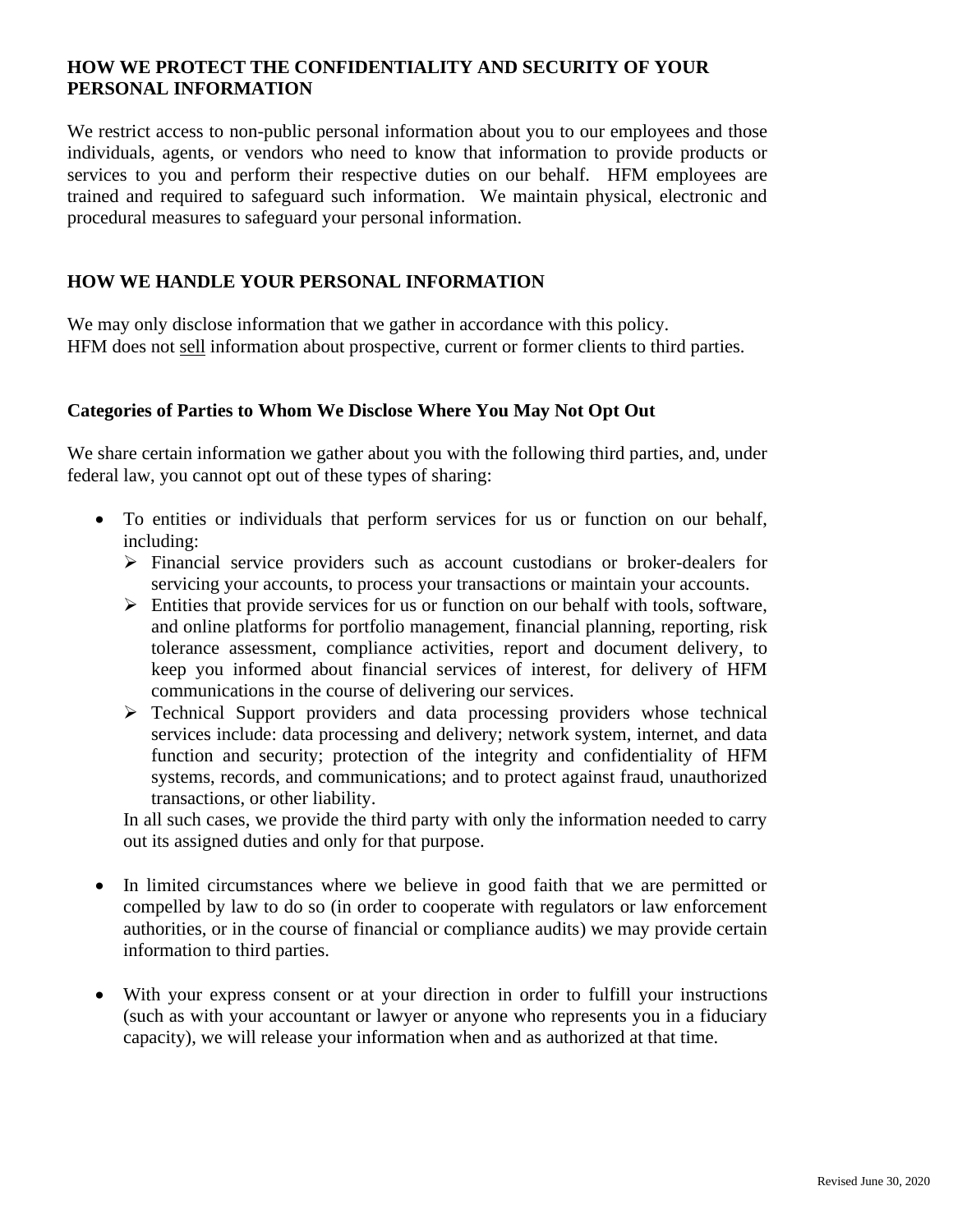# **Category of Parties to Whom We Disclose Where You May Opt Out:**

#### **In order to Opt Out of the following category of information sharing, in advance, contact HFM Compliance at 800-288-2418**

HFM may employ third-party service technology providers that enable HFM to deliver to you periodic newsletters, webinars, transmission of educational material, or other online activity to be accessed via the internet (unrelated to processing and servicing your financial transactions or management of your assets).

When you click on an HFM email link or website link in order to engage with certain material, information may be gathered about you by HFM or by the service provider providing the technology that allows us to deliver it to you. If you follow links or browse to websites other than HFM's, you become subject to the data/privacy practices of other websites, over which HFM has no control and about which HFM makes no representations.

Some information will be input and disclosed voluntarily by you, such as email address and name or other requested information you can choose to supply in order to participate. You are free to decline to supply the information at that time, but you may be unable to receive this category of service as a result.

Some information will be collected in an automated fashion.

Service technology providers that enable HFM to deliver to you a newsletter, webinar, or other content via the internet may use technologies to automatically collect information, in order to authenticate you as a user, to evaluate how the content is accessed and consumed, to customize content being offered to you, or to evaluate aggregated user trends. The information and methods include the use of Cookies, Pixels, and Analytics Services.

#### **About Cookies and Pixels**

Cookies are small pieces of data that are stored on your computer, mobile phone or any other device used to access the internet. Pixels are small code blocks on a website that allow another server to measure viewing of a webpage, often used in conjunction with cookies. Cookies store anonymous information, such as whether you viewed the site from your mobile device, or the site that you visited immediately prior to visiting the current site. Cookies, pixels, and similar technologies are not required for site functionality. However, refusing to accept cookies or pixels may make the use of a site less accessible.

#### **About Analytics Services**

This category of service providers may use third-party analytics tools, (such tools collectively referred to as "Analytics Services") to collect information about the usage of a website. Analytics Services collect information about how often users visit a site, what pages they visit when they do so, and what other sites they used prior to coming to a site, among other information. They may use the information to improve the site used. They collect the IP address assigned to you on the date you visit a site, along with other anonymized information (e.g., browser type and type of device used to visit the site), but not your name or other personally identifiable information. The Analytics Services' ability to use and share information about your visits to this site is restricted by their terms of use and privacy policies. You can prevent some analytics services from recognizing you on return visits to a site by disabling cookies on your browser.

To view the Privacy Policies of technology providers of this category that may be in use by HFM as of the date of this HFM Privacy Policy, see their websites (below).